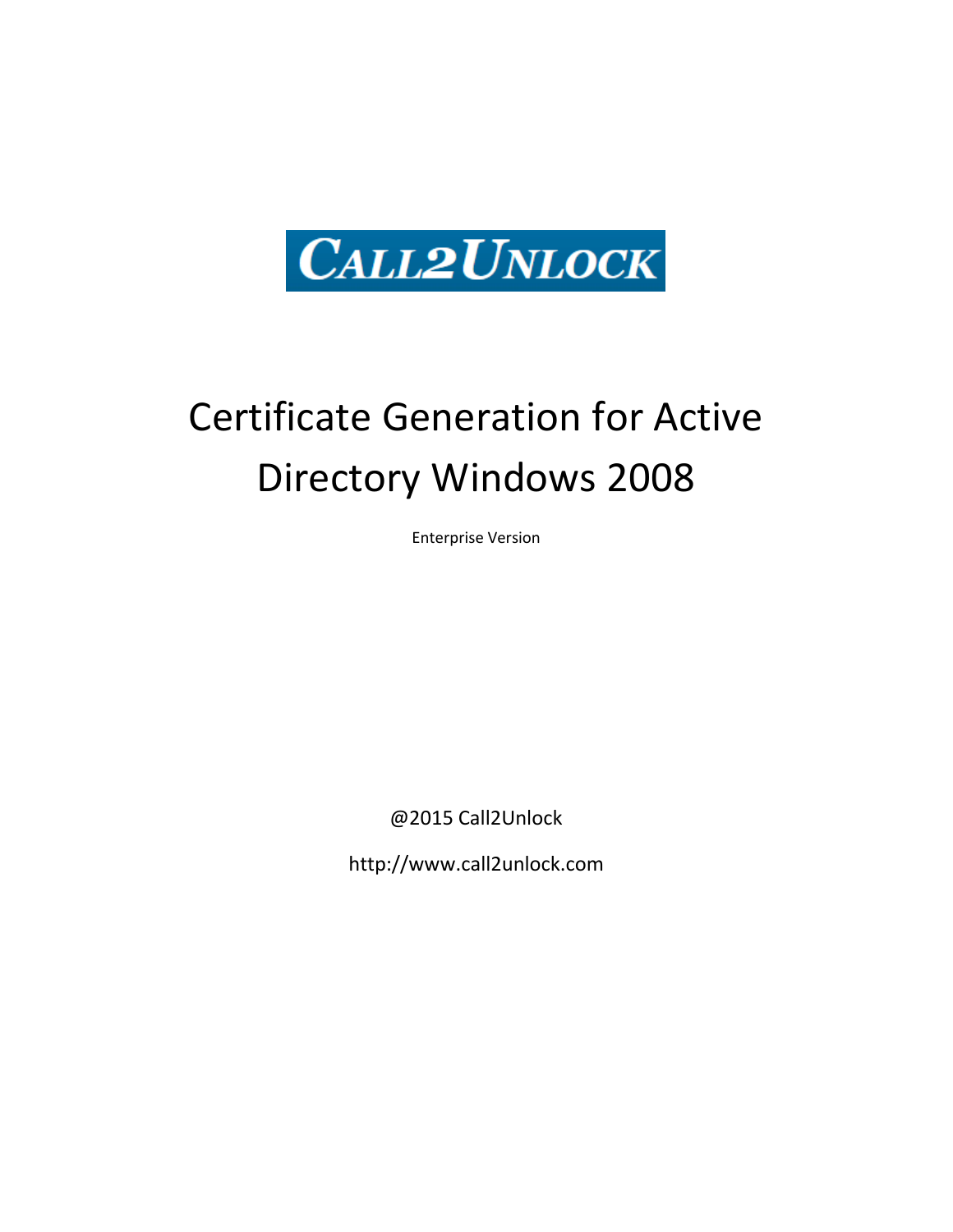### **Introduction**

Call2unlock interacts with the Active Directory Server, sending commands to unlock and reset accounts, in the same way than one Help Desk Operator. In order to perform the reset of the accounts, is necessary generate and import one pem certificate from the Active Directory to Call2Unlock. Please follow the next steps to allow call2unlock reset accounts in your active directory in a secure way

#### **1. Install the Active Directory Certificate Services**

(Skip this step if is already done)

- Log in to the Active Directory server as an administrator.
- Click **Start**, click on **Administrative Tools**, and then click **Server Manager**.
- In the **Roles Summary** section, click **Add Roles**.

| File Action View Help<br>$2$ $\sqrt{2}$<br>Server Manager (DC-ONE)<br><b>Roles</b><br><b>B</b> Roles<br>Active Directory Domain Se<br>田<br>DNS Server<br>田<br>E File Services<br>Features<br>⊛<br>⊛<br><b>Diagnostics</b><br>A Roles Summary<br>E Configuration | View the health of the roles installed on your server and add or remove roles and features.                                                                                                               |
|-----------------------------------------------------------------------------------------------------------------------------------------------------------------------------------------------------------------------------------------------------------------|-----------------------------------------------------------------------------------------------------------------------------------------------------------------------------------------------------------|
|                                                                                                                                                                                                                                                                 |                                                                                                                                                                                                           |
|                                                                                                                                                                                                                                                                 |                                                                                                                                                                                                           |
|                                                                                                                                                                                                                                                                 |                                                                                                                                                                                                           |
|                                                                                                                                                                                                                                                                 | Roles Summary Help                                                                                                                                                                                        |
| El Storage<br>Roles: 3 of 17 installed<br><b>63</b> Active Directory Domain Services<br><b>A.</b> DNS Server<br><b><i>CD</i></b> File Services                                                                                                                  | ing Add Roles<br><b>Remove Roles</b>                                                                                                                                                                      |
| Active Directory Domain Services                                                                                                                                                                                                                                | AD DS Help                                                                                                                                                                                                |
| A Role Status<br>Messages: None<br>System Services: 8 Running, 2 Stopped<br>C Events: 4 errors, 301 warnings, 9 informational in the last 24 hours                                                                                                              | Stores directory data and manages communication between users and domains, including user logon processes, authentication, and directory searches.<br>es Go to Active Directory Domain<br><b>Services</b> |
| A Role Services: 1 installed                                                                                                                                                                                                                                    | Add Role Services                                                                                                                                                                                         |
| Role Service<br>Active Directory Domain Controller<br><b>Identity Management for UNIX</b><br>Server for Network Information Services Not installed<br>Password Synchronization<br>Administration Tools                                                          | <b>Remove Role Services</b><br>Status<br>Installed<br>Not installed<br>Not installed<br>Not installed                                                                                                     |
| Description:<br>Last Refresh: 21/02/2011 4:45:12 PM Configure refresh<br>$\left  \cdot \right $                                                                                                                                                                 |                                                                                                                                                                                                           |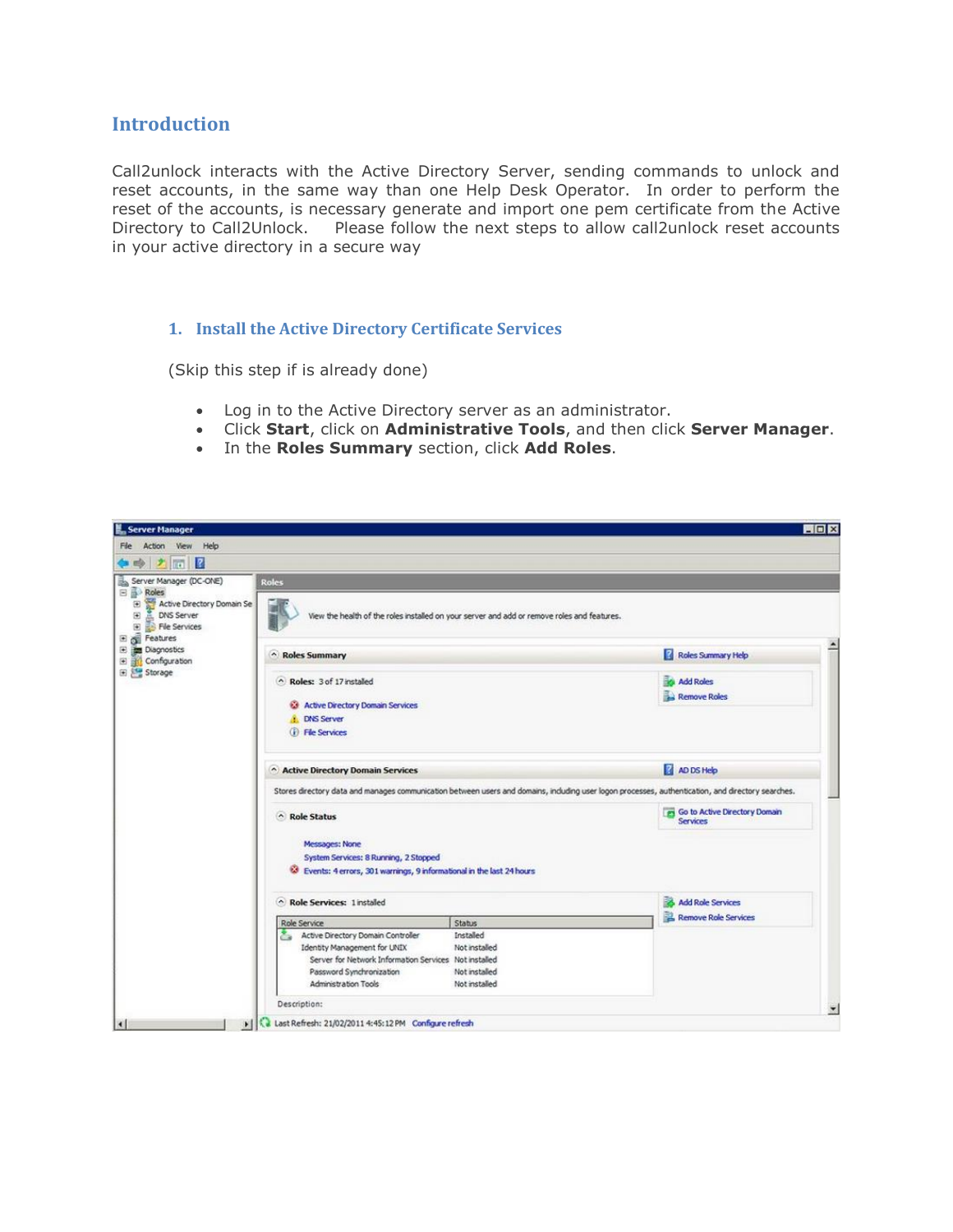Once on the **Select Server Roles** page, select the **Active Directory Certificate Services** check box. Click **Next** twice. In the next screen "Installation Type" , select **"Rolebased or feature-based installation"**

| <b>Before You Begin</b>                                                                                                                                                                  | Select one or more roles to install on this server.                                                                                                                                                                                                                                                                                                                                                                                                                         |                                                                                                                                                                          |
|------------------------------------------------------------------------------------------------------------------------------------------------------------------------------------------|-----------------------------------------------------------------------------------------------------------------------------------------------------------------------------------------------------------------------------------------------------------------------------------------------------------------------------------------------------------------------------------------------------------------------------------------------------------------------------|--------------------------------------------------------------------------------------------------------------------------------------------------------------------------|
| Server Roles<br>AD CS                                                                                                                                                                    | Roles:                                                                                                                                                                                                                                                                                                                                                                                                                                                                      | Description:<br><b>Active Directory Certificate Services</b>                                                                                                             |
| <b>Role Services</b><br>Setup Type<br><b>CA Type</b><br><b>Private Key</b><br>Cryptography<br>CA Name<br><b>Certificate Request</b><br>Certificate Database<br>Confirmation:<br>Progress | Active Directory Certificate Services<br>Active Directory Domain Services (Installed)<br>Active Directory Federation Services<br>Active Directory Lightweight Directory Services<br>Active Directory Rights Management Services<br>Application Server<br><b>DHCP Server</b><br>DNS Server (Installed)<br>u<br>Fax Server<br>V File Services (Installed)<br>Network Policy and Access Services<br><b>Print Services</b><br><b>Terminal Services</b><br><b>LIDDI Services</b> | (AD CS) is used to create certificatio<br>authorities and related role service<br>that allow you to issue and manag<br>certificates used in a variety of<br>applications |
| Results                                                                                                                                                                                  | Web Server (IIS)<br>Windows Deployment Services<br>Windows Server Update Services                                                                                                                                                                                                                                                                                                                                                                                           |                                                                                                                                                                          |

Once the **Select Role Services** page, select the **Certification Authority** check box, and then click **Next**

| <b>Before You Begin</b><br><b>Server Roles</b><br>AD CS<br><b>Role Services</b><br>Setup Type<br>CA Type<br><b>Private Key</b><br>Cryptography<br>CA Name<br><b>Validity Period</b><br>Certificate Database<br>Confirmation<br>Progress<br>Regults | Select the role services to install for Active Directory Certificate Services:<br>Role services:<br>Certification Authority<br>Certification Authority Web Enrollment<br>Online Responder<br>Network Device Enrollment Service | Description:<br>Certification Authority (CA) is used to<br>issue and manage certificates.<br>Multiple CAs can be linked to form a<br>public key infrastructure. |
|----------------------------------------------------------------------------------------------------------------------------------------------------------------------------------------------------------------------------------------------------|--------------------------------------------------------------------------------------------------------------------------------------------------------------------------------------------------------------------------------|-----------------------------------------------------------------------------------------------------------------------------------------------------------------|
|                                                                                                                                                                                                                                                    | More about role services<br>< Previous                                                                                                                                                                                         | Next<br>Install<br>Cancel                                                                                                                                       |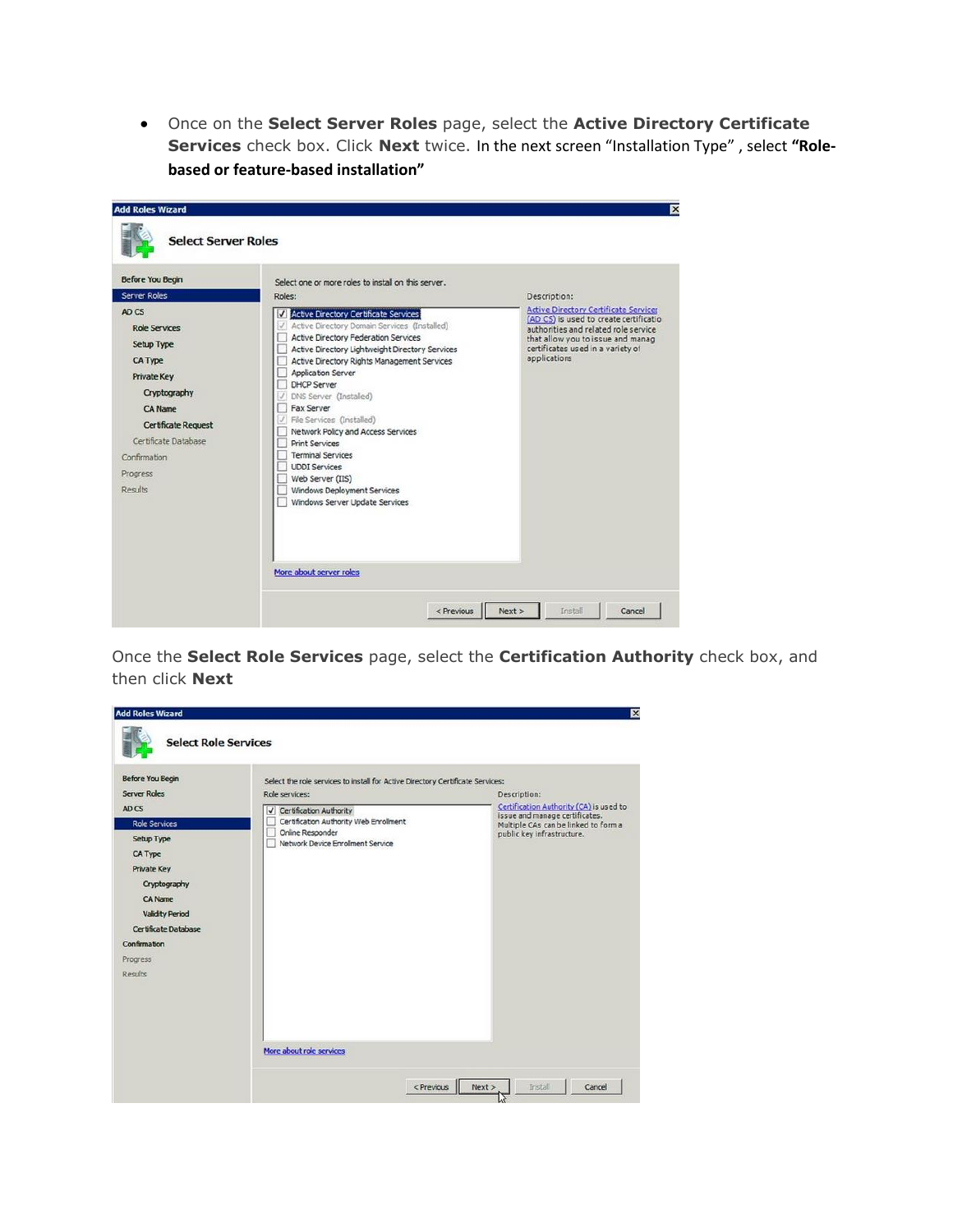On the **Specify Setup Type** page, click **Enterprise**, and then click **Next**.

| <b>Add Roles Wizard</b><br><b>Specify Setup Type</b>                                                                                                                                                                                                      | IX                                                                                                                                                                                                                                                                                                                                                                                                                                                                                                                        |
|-----------------------------------------------------------------------------------------------------------------------------------------------------------------------------------------------------------------------------------------------------------|---------------------------------------------------------------------------------------------------------------------------------------------------------------------------------------------------------------------------------------------------------------------------------------------------------------------------------------------------------------------------------------------------------------------------------------------------------------------------------------------------------------------------|
| <b>Before You Begin</b><br><b>Server Roles</b><br>AD CS<br><b>Role Services</b><br>Setup Type<br>CA Type<br><b>Private Key</b><br>Cryptography<br><b>CA Name</b><br><b>Validity Period</b><br>Certificate Database<br>Confirmation<br>Progress<br>Results | Certification Authorities can use data in Active Directory to simplify the issuance and management of<br>certificates. Specify whether you want to set up an Enterprise or Standalone CA.<br><b><i>C</i></b> Enterprise<br>Select this option if this \A is a member of a domain and can use Directory Service to issue and manage<br>certificates.<br>C Standalone<br>Select this option if this CA does not use Directory Service data to issue or manage certificates. A<br>standalone CA can be a member of a domain. |
|                                                                                                                                                                                                                                                           | More about the differences between enterprise and standalone setup                                                                                                                                                                                                                                                                                                                                                                                                                                                        |
|                                                                                                                                                                                                                                                           | Next<br>Install<br>< Previous<br>Cancel                                                                                                                                                                                                                                                                                                                                                                                                                                                                                   |

On the **Specify CA Type** page, click **Root CA**, and then click **Next**.

| <b>Add Roles Wizard</b>                                                                                                                                                                                                                            | $\boldsymbol{\mathsf{x}}$                                                                                                                                                                                                                                                                                                                                                                                                                                                                                                                                                                                  |
|----------------------------------------------------------------------------------------------------------------------------------------------------------------------------------------------------------------------------------------------------|------------------------------------------------------------------------------------------------------------------------------------------------------------------------------------------------------------------------------------------------------------------------------------------------------------------------------------------------------------------------------------------------------------------------------------------------------------------------------------------------------------------------------------------------------------------------------------------------------------|
| <b>Specify CA Type</b>                                                                                                                                                                                                                             |                                                                                                                                                                                                                                                                                                                                                                                                                                                                                                                                                                                                            |
| <b>Before You Begin</b><br><b>Server Roles</b><br>AD CS<br><b>Role Services</b><br>Setup Type<br>CA Type<br><b>Private Key</b><br>Cryptography<br>CA Name<br><b>Validity Period</b><br>Certificate Database<br>Confirmation<br>Progress<br>Results | A combination of root and subordinate CAs can be configured to create a hierarchical public key infrastructure<br>(PKI). A root CA is a CA that issues its own self-signed certificate. A subordinate CA receives its certificate<br>from another CA. Specify whether you want to set up a root or subordinate CA.<br><b>G</b> Root CA<br>Select this option if you are installing the first or only certification authority in a public key infrastructure.<br>C Subordinate CA<br>Select this option if your CA will obtain its CA certificate from another CA higher in a public key<br>infrastructure. |
|                                                                                                                                                                                                                                                    | More about public key infrastructure (PKI)                                                                                                                                                                                                                                                                                                                                                                                                                                                                                                                                                                 |
|                                                                                                                                                                                                                                                    | Install<br>Next<br>< Previous<br>Cancel                                                                                                                                                                                                                                                                                                                                                                                                                                                                                                                                                                    |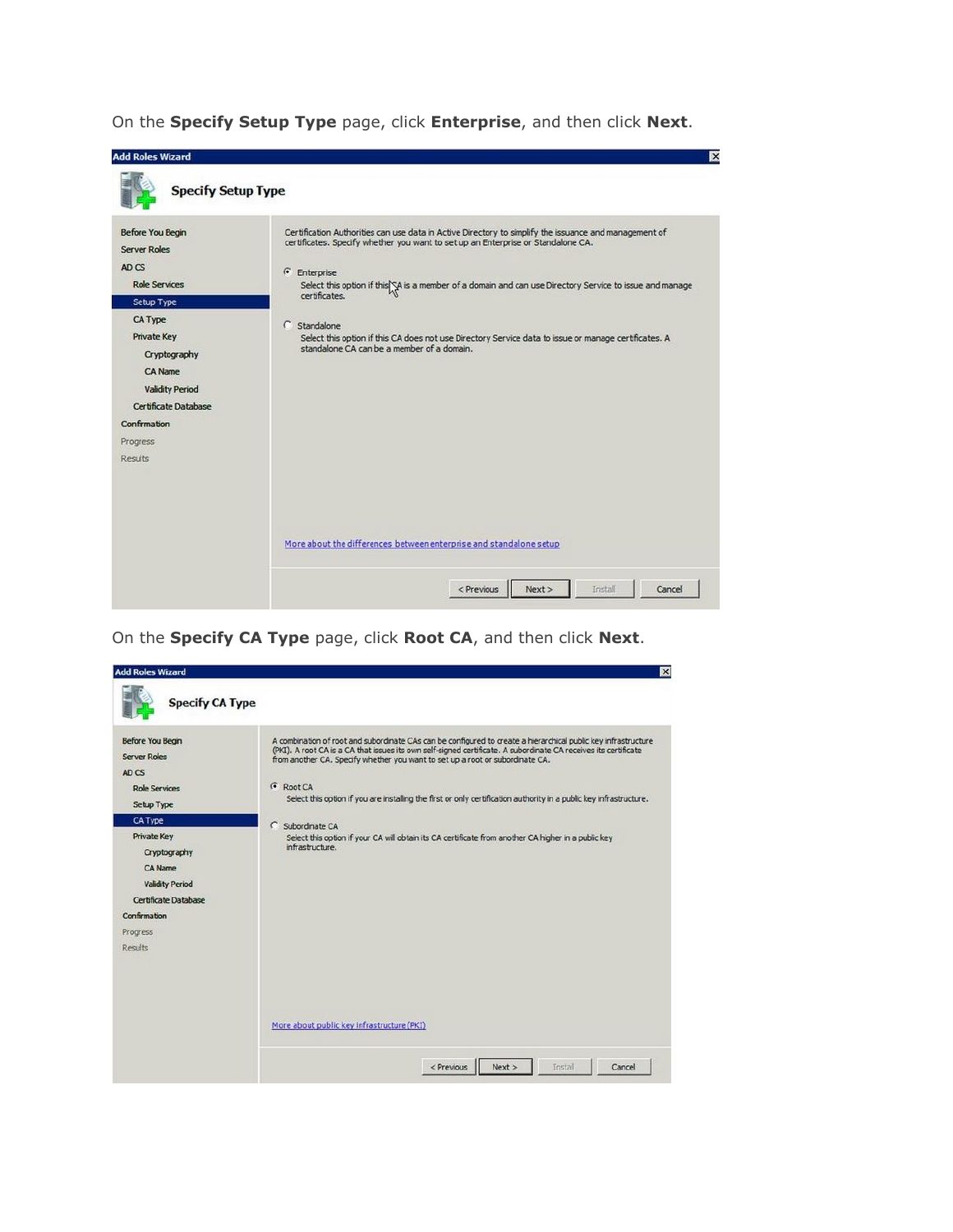On the **Set Up Private Key** and **Configure Cryptography for CA** , you can configure optional configuration settings, including cryptographic service providers. The default values should be ok. Click **Next** twice.

| <b>Add Roles Wizard</b>                                                                                                 | $\mathsf{x}$                                                                                                                                                                                                                                                                                                                                                                                                                                                                                                          |
|-------------------------------------------------------------------------------------------------------------------------|-----------------------------------------------------------------------------------------------------------------------------------------------------------------------------------------------------------------------------------------------------------------------------------------------------------------------------------------------------------------------------------------------------------------------------------------------------------------------------------------------------------------------|
| <b>Set Up Private Key</b>                                                                                               |                                                                                                                                                                                                                                                                                                                                                                                                                                                                                                                       |
| <b>Before You Begin</b><br><b>Server Roles</b><br>AD CS<br><b>Role Services</b><br>Setup Type<br>CA Type                | To generate and issue certificates to clients, a CA must have a private key. Specify whether you want to<br>create a new private key or use an existing one.<br>Create a new private key<br>Use this option if you don't have a private key or wish to create a new private key to enhance security.<br>You will be asked to select a cryptographic service provider and specify a key length for the private key.<br>To issue new certificates, you must also select a hash algorithm.<br>C Use existing private key |
| Private Key                                                                                                             | Use this option to ensure continuity with previously issued certificates when reinstalling a CA.                                                                                                                                                                                                                                                                                                                                                                                                                      |
| Cryptography<br><b>CA Name</b><br><b>Validity Period</b><br>Certificate Database<br>Confirmation<br>Progress<br>Results | C Select a certificate and use its associated private key<br>Select this option if you have an existing certificate on this computer or if you want to import a<br>certificate and use its associated private key.<br>C Select an existing private key on this computer.<br>Select this option if you have retained private keys from a previous installation or want to use a private<br>key from an alternate source.                                                                                               |
|                                                                                                                         | More about public and private keys                                                                                                                                                                                                                                                                                                                                                                                                                                                                                    |
|                                                                                                                         | Next<br>Install<br>< Previous<br>Cancel                                                                                                                                                                                                                                                                                                                                                                                                                                                                               |

In the **Common name for this CA** box, type the common name of the CA, and then click **Next**.

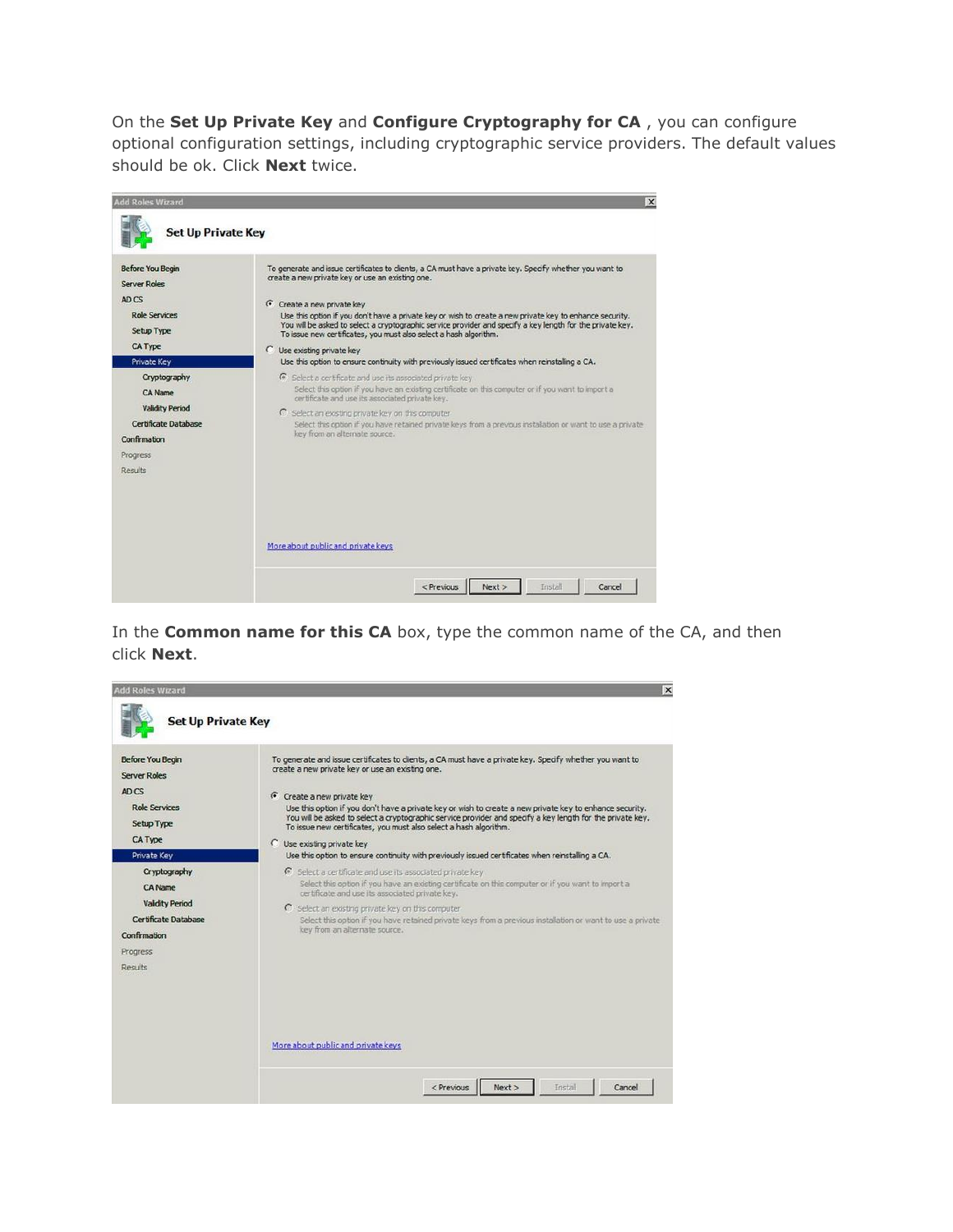In the **Common name for this CA** screen, type the common name of the CA, and then click **Next**

| <b>Add Roles Wizard</b>                                                                                                                 | $\overline{\mathbf{x}}$                                                                                                                                                                                                                                                                                                                                                                                                                                                                                   |
|-----------------------------------------------------------------------------------------------------------------------------------------|-----------------------------------------------------------------------------------------------------------------------------------------------------------------------------------------------------------------------------------------------------------------------------------------------------------------------------------------------------------------------------------------------------------------------------------------------------------------------------------------------------------|
| <b>Configure CA Name</b>                                                                                                                |                                                                                                                                                                                                                                                                                                                                                                                                                                                                                                           |
| <b>Before You Begin</b><br><b>Server Roles</b><br>AD CS<br><b>Role Services</b><br>Setup Type<br>CA Type<br>Private Key<br>Cryptography | Type in a common name to identify this CA. This name is added to all certificates issued by the CA.<br>Distinguished name suffix values are automatically generated but can be modified.<br>Common name for this CA:<br>14103141911<br>Distinguished name suffix:<br><b>March 1989 Comment Comment Comment Comment Comment Comment Comment Comment Comment Comment Comment Comment Comment Comment Comment Comment Comment Comment Comment Comment Comment Comment Comment Comment Comment Comment Co</b> |
| CA Name<br><b>Validity Period</b><br>Certificate Database<br>Confirmation<br>Progress<br>Results                                        | Preview of distinguished name:<br>$\bullet$<br>More about configuring a CA name                                                                                                                                                                                                                                                                                                                                                                                                                           |
|                                                                                                                                         | Next<br>Install<br>Cancel<br>< Previous                                                                                                                                                                                                                                                                                                                                                                                                                                                                   |

On the **Set Validity Period** page, accept the default values or specify other storage locations for the certificate database and the certificate database log, and then click **Next**.

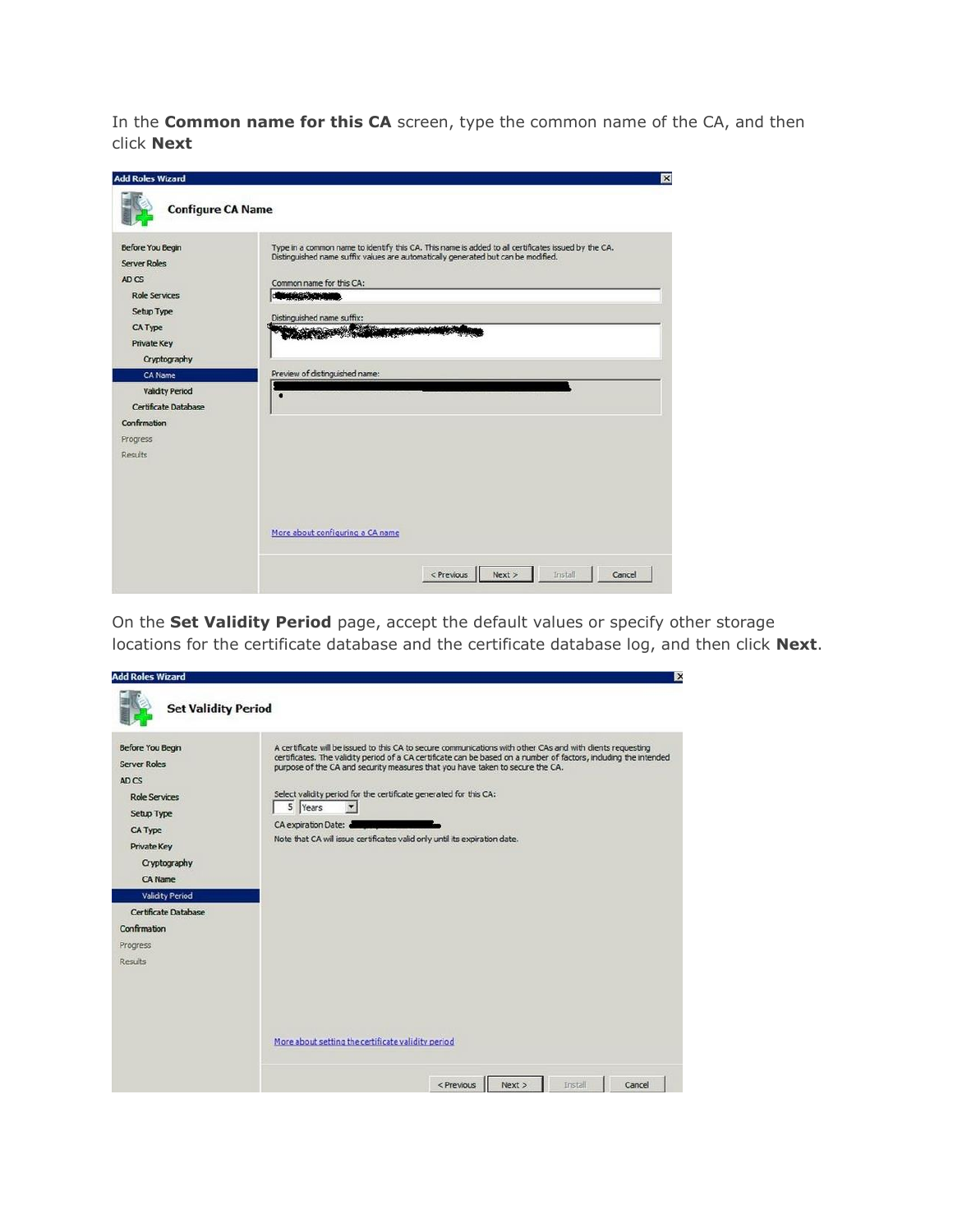| <b>Before You Begin</b><br><b>Server Roles</b><br>AD CS                                         | The certificate database records all certificate requests, issued certificates, and revoked or expired<br>certificates. The database log can be used to monitor management activity for a CA.<br>Certificate database location: |        |
|-------------------------------------------------------------------------------------------------|---------------------------------------------------------------------------------------------------------------------------------------------------------------------------------------------------------------------------------|--------|
| <b>Role Services</b><br>Setup Type<br>CA Type                                                   | C:\Windows\system32\CertLog<br>Use existing certificate database from previous installation at this location<br>Certificate database log location:                                                                              | Browse |
| <b>Private Key</b><br>Cryptography<br>CA Name<br><b>Validity Period</b><br>Certificate Database | C:\Windows\system32\CertLog                                                                                                                                                                                                     | Browse |
| Confirmation<br>Progress<br><b>Results</b>                                                      |                                                                                                                                                                                                                                 |        |

After verifying the information on the **Confirm Installation Selections** page, click **Install**.